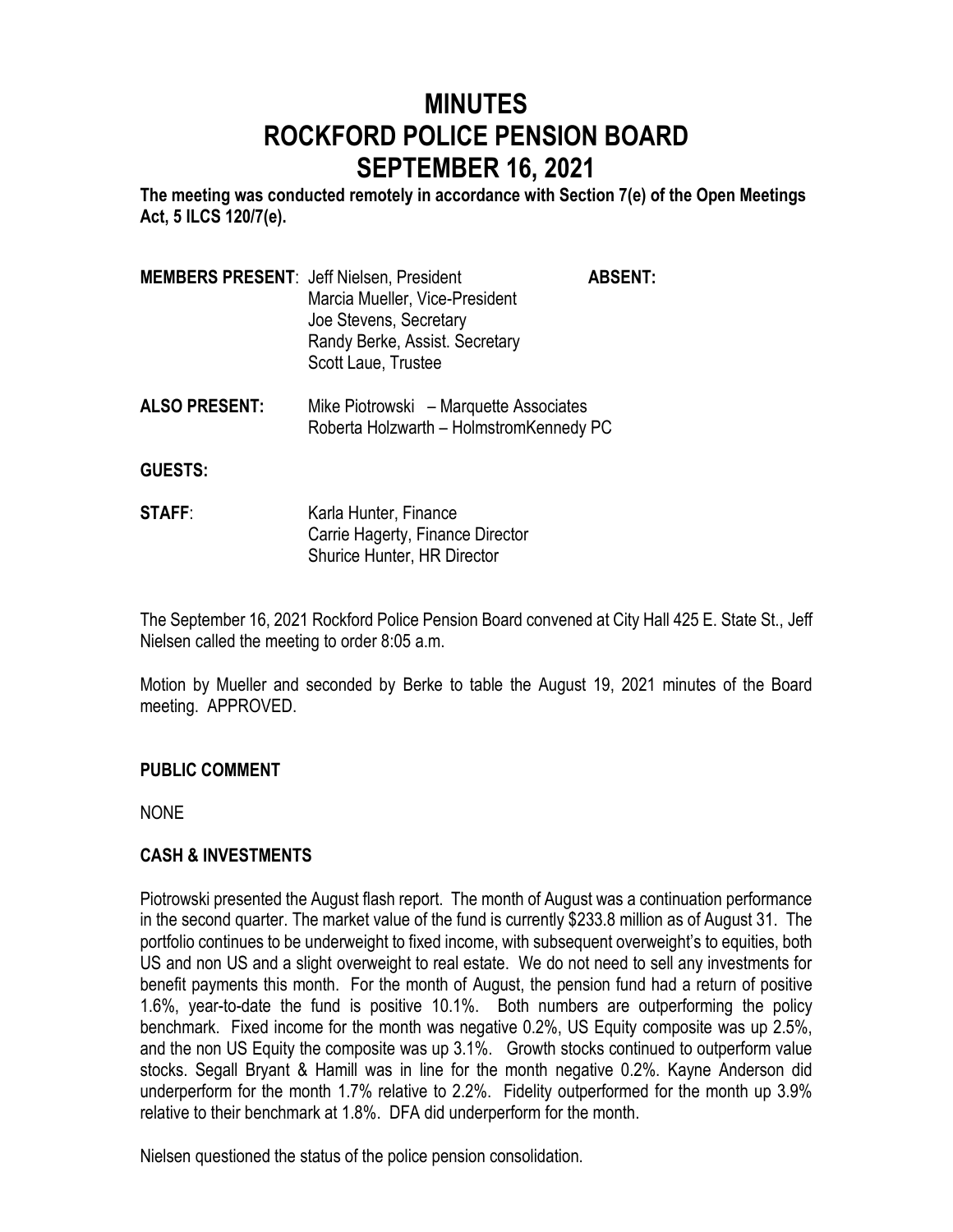Piotrowski stated that the consolidation will probably happen in the early part of 2022. Attorney Holzwarth stated there might be a decision prior to Sept. 24 regarding the lawsuit against the police pension consolidation. Piotrowski stated that the judge is aware that fire pension funds will start being moved on October 1.

In regards to the performance of DFA, Piotrowski believes that the more value oriented areas of the market will do well the remainder of the year. One of the options is to passively manage the fund with the Vanguard Index fund.

Motion by Mueller and seconded by Stevens to approve the cash and investment report from Marquette Associates. APPROVED.

Ayes: Nielsen, Mueller, Stevens, Berke, and Laue Nays: None

Motion by Mueller and seconded by Stevens to approve purchases and sales as attached to the agenda. APPROVED.

Ayes: Nielsen, Mueller, Stevens, Berke, and Laue Nays: None

### **CITY BILLS**

Motion by Mueller and seconded by Stevens to approve August postage charges of \$86.84. APPROVED.

Ayes: Nielsen, Mueller, Stevens, Berke, and Laue Nays: None

Motion by Mueller and seconded by Stevens to approve September City Services of \$7,385.00. APPROVED.

Ayes: Nielsen, Mueller, Stevens, Berke, and Laue Nays: None

Motion by Mueller and seconded by Stevens to approve the August bill from HolmstromKennedyPC for general matters in the amount of \$3,063.75. APPROVED.

Ayes: Nielsen, Mueller, Stevens, Berke, and Laue Nays: None

Motion by Mueller and seconded by Stevens to approve the August bill from HolmstromKennedyPC for Annual Medical Reviews for fees in the amount of \$641.25. APPROVED.

Ayes: Nielsen, Mueller, Stevens, Berke, and Laue Nays: None

Motion by Mueller and seconded by Stevens to approve the August bill from HolmstromKennedyPC for the disability application for Michael Landgraff in the amount of \$360.00 for services and \$266.68 for disbursements. APPROVED.

Ayes: Nielsen, Mueller, Stevens, Berke, and Laue Nays: None

Motion by Mueller and seconded by Stevens to approve the August bill from HolmstromKennedyPC for the disability application for Katherine Anderson in the amount of \$697.50 for professional services and \$25.00 for disbursements. APPROVED.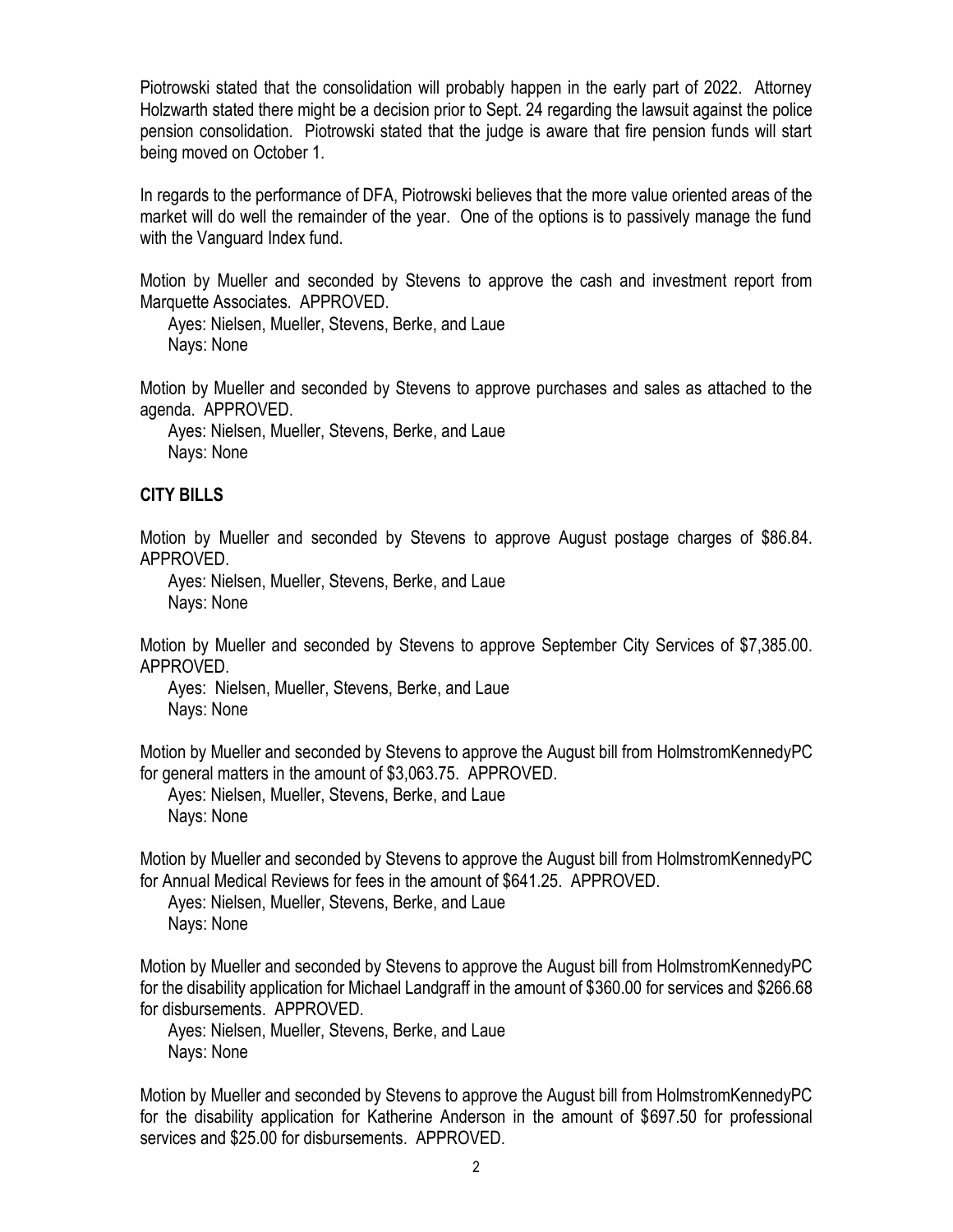Ayes: Nielsen, Mueller, Stevens, Berke, and Laue Nays: None

Motion by Mueller and seconded by Stevens to table payment to Rockford Pain Center for the Annual Medical Examination for Christina Whisenand in the amount of \$210.00 until receipt of report. APPROVED.

Ayes: Nielsen, Mueller, Stevens, Berke, and Laue Nays: None

Motion by Mueller and seconded by Stevens to reverse original motion and approve payment to Rockford Pain Center for the Annual Medical Examination for Christina Whisenand in the amount of \$210.00. APPROVED.

Ayes: Nielsen, Mueller, Stevens, Berke, and Laue Nays: None

Motion by Mueller and seconded by Stevens to approve the payment to Woodlake Medical Management, Inc. for the Matthew Krantz Annual Medical Examination in the amount of \$3,790.00. APPROVED.

Ayes: Nielsen, Mueller, Stevens, Berke, and Laue Nays: None

### **ATTORNEY'S REPORT**

Attorney Holzwarth stated she would be requesting approval of the annual funding to the City Council. Finance Director Hagerty stated there were no questions after the actuarial report was presented to City Council.

Motion by Mueller and seconded by Stevens to approve the letter to City Council regarding the funding of the Police Pension in the amount of \$10,514,567 for the 2022 budget. APPROVED.

Ayes: Nielsen, Mueller, Stevens, Berke, and Laue Nays: None

Attorney Holzwarth reported on a medical provider's location in an unsafe area. The board discussed further.

#### **OLD BUSINESS**

The "Exit Letter" for officers leaving the Rockford Police department was tabled until next month.

Hunter reported that all the affidavits have been returned.

### **NEW BUSINESS**

Motion by Mueller and seconded by Stevens to approve the transfer of creditable service for Jonathan Rickard. The board retains jurisdiction of this matter for purposes of enforcing the Pension Code. APPROVED.

Ayes: Nielsen, Mueller, Stevens, Berke, and Laue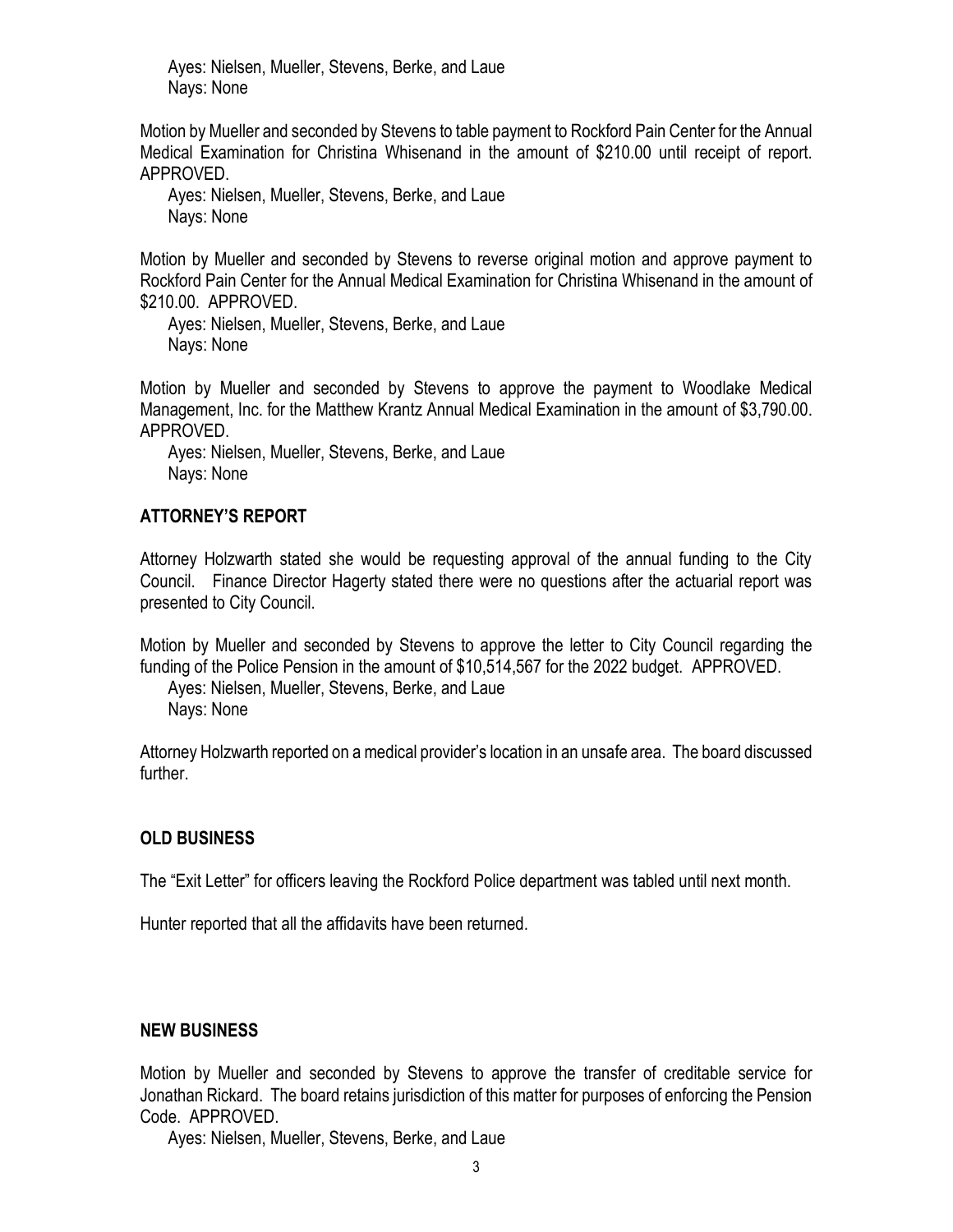Nays: None

Motion by Mueller and seconded by Stevens to approve the termination of surviving spouse benefits for Loretta Belter due to her death on July 25, 2021. The board retains jurisdiction of this matter for purposes of enforcing the Pension Code. APPROVED.

Ayes: Nielsen, Mueller, Stevens, Berke, and Laue Nays: None

Motion by Mueller and seconded by Stevens to approve the termination of surviving spouse benefits for Rosemarie Gambini due to her death on September 6, 2021. The board retains jurisdiction of this matter for purposes of enforcing the Pension Code. APPROVED.

Ayes: Nielsen, Mueller, Stevens, Berke, and Laue Nays: None

Motion by Stevens and seconded by Stevens to approve the pension benefit application for Jeffrey Davis effective September 1, 2021 for a prorated amount of \$5,534.37, and monthly amount of \$5,725.21/\$68,702.56 annually. The Board retains jurisdiction of this matter for purposes of enforcing the Pension Code. APPROVED.

Ayes: Nielsen, Mueller, Stevens, Berke, and Laue Nays: None

Motion by Mueller and seconded by Stevens to approve the pension benefit application for Timothy Stec effective September 23, 2021 for a prorated amount of \$1,410.38 and monthly amount of \$5,288.92/\$63,467.08 annually. The board retains jurisdiction of this matter for purposes of enforcing the Pension Code. APPROVED.

Ayes: Nielsen, Mueller, Stevens, Berke, and Laue Nays: None

Motion by Mueller and seconded by Stevens to approve the first increase of pension benefits for Juan Tapia effective September 1, 2021 for a prorated amount of \$124.74 and monthly amount of \$4,282.84/\$51,394.08 annually. The board retains jurisdiction of this matter for purposes of enforcing the Pension Code. APPROVED.

Ayes: Nielsen, Mueller, Stevens, Berke, and Laue Nays: None

Motion by Mueller and seconded by Stevens to approve the retroactive adjustments per the contract agreement for 2019-2021 as listed below. The board retains jurisdiction of this matter for purposes of enforcing the Pension Code. APPROVED.

Ayes: Nielsen, Mueller, Stevens, Berke, and Laue Nays: None

The following police were included in the 2019-2021 contract settled in 2021:

| <b>Last Name</b> | <b>First Name</b>  | <b>Retro Payment</b> | <b>Monthly Increase</b> | <b>New Monthly</b><br>Amount | New Annual<br>Amount |
|------------------|--------------------|----------------------|-------------------------|------------------------------|----------------------|
| <b>ALDRICH</b>   | <b>CHRISTOPHER</b> | 1.052.27             | 354.70                  | 5.371.67                     | 64.460.05            |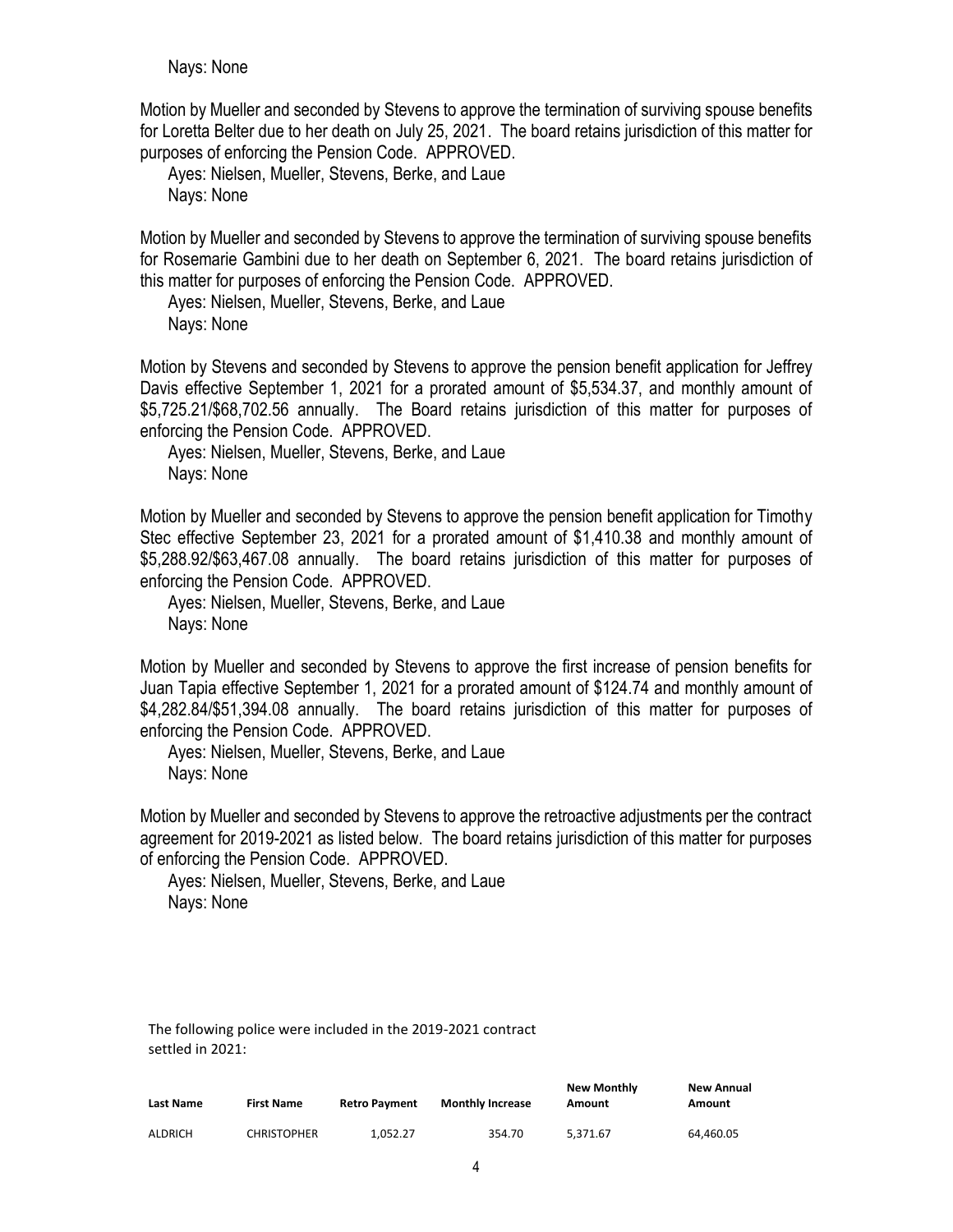| ANDREWS                                                                        | JEFFERY         | 1,373.03  | 354.70   | 5,306.67 | 63,680.05 |  |  |
|--------------------------------------------------------------------------------|-----------------|-----------|----------|----------|-----------|--|--|
| ARMENDARIZ                                                                     | LEROY           | 2,851.10  | 165.32   | 3,850.99 | 46,211.88 |  |  |
| BARABASZ                                                                       | JEFFREY         | 2,504.31  | 89.75    | 4,607.69 | 55,292.26 |  |  |
| CHRISTENSEN                                                                    | <b>TAMMY</b>    | 795.54    | 95.22    | 4,887.98 | 58,655.75 |  |  |
| <b>CLARK</b>                                                                   | MICHAEL         | 3,422.91  | 114.37   | 5,939.22 | 71,270.64 |  |  |
| CUNNINGHAM                                                                     | BARRY           | 3,067.55  | 291.70   | 6,702.71 | 80,432.55 |  |  |
| <b>DANFORTH</b>                                                                | JOSEPH          | 1,319.28  | 375.21   | 5,613.04 | 67,356.44 |  |  |
| DEVLIEGER                                                                      | RICHARD         | 3,087.25  | 181.96   | 4,181.63 | 50,179.55 |  |  |
| DRAGER                                                                         | TODD            | 407.61    | 252.72   | 3,781.04 | 45,372.42 |  |  |
| <b>DULGAR</b>                                                                  | DONALD          | 1,314.37  | 348.25   | 5,242.69 | 62,912.23 |  |  |
| <b>ESCHEN</b>                                                                  | TIMOTHY         | 4,570.21  | 228.88   | 5,260.00 | 63,119.98 |  |  |
| <b>GRADICK</b>                                                                 | JOHN            | 3,294.86  | 114.37   | 5,833.13 | 69,997.56 |  |  |
| <b>GULLEY</b>                                                                  | JAMES           | 2,957.34  | 381.99   | 5,784.88 | 69,418.51 |  |  |
| HACKBARTH                                                                      | DUANE           | 3,493.04  | 113.14   | 5,845.07 | 70,140.84 |  |  |
| <b>JIMENEZ</b>                                                                 | <b>MARK</b>     | 3,398.36  | 121.51   | 6,197.37 | 74,368.47 |  |  |
| <b>KRANTZ</b>                                                                  | MATTHEW         | 2,570.28  | 248.22   | 5,768.40 | 69,220.79 |  |  |
| LARSON                                                                         | <b>BRAD</b>     | 1,384.47  | 354.70   | 5,306.67 | 63,680.05 |  |  |
| LYONS                                                                          | SHALENE         | 2,200.29  | 92.32    | 4,708.24 | 56,498.90 |  |  |
| OGDEN                                                                          | <b>MARY ANN</b> | 4,663.55  | 272.26   | 6,349.20 | 76,190.38 |  |  |
| PATERSON                                                                       | DAVID           | 1,928.85  | 459.25   | 6,970.26 | 83,643.08 |  |  |
| <b>PRUITT</b>                                                                  | <b>MAURICE</b>  | 4,135.63  | 233.95   | 5,376.38 | 64,516.57 |  |  |
| ROSSOW                                                                         | JAMES           | 2,500.95  | 395.63   | 5,918.98 | 71,027.74 |  |  |
| SOCKWELL                                                                       | <b>CURTIS</b>   | 2,391.01  | 204.36   | 4,696.43 | 56,357.13 |  |  |
| <b>TAPIA</b>                                                                   | JUAN            | 2,247.53  | 178.65   | 4,158.10 | 49,897.20 |  |  |
| <b>VERUCHI</b>                                                                 | <b>ROBERT</b>   | 4,033.42  | 259.95   | 5,973.76 | 71,685.08 |  |  |
|                                                                                |                 | 66,965.01 | 6,283.08 |          |           |  |  |
| September 1, 2021 (Juan Tapia)                                                 |                 |           |          |          |           |  |  |
| <b>New Monthly Amount</b><br><b>New Annual Amount</b><br><b>First Increase</b> |                 |           |          |          |           |  |  |

TAPIA JUAN

124.74 4,282.84 51,394.08

Motion by Mueller and seconded by Stevens to approve the Annual Funding Letter with corrected date. The board retains jurisdiction of this matter for purposes of enforcing the Pension Code. APPROVED.

Ayes: Nielsen, Mueller, Stevens, Berke, and Laue Nays: None